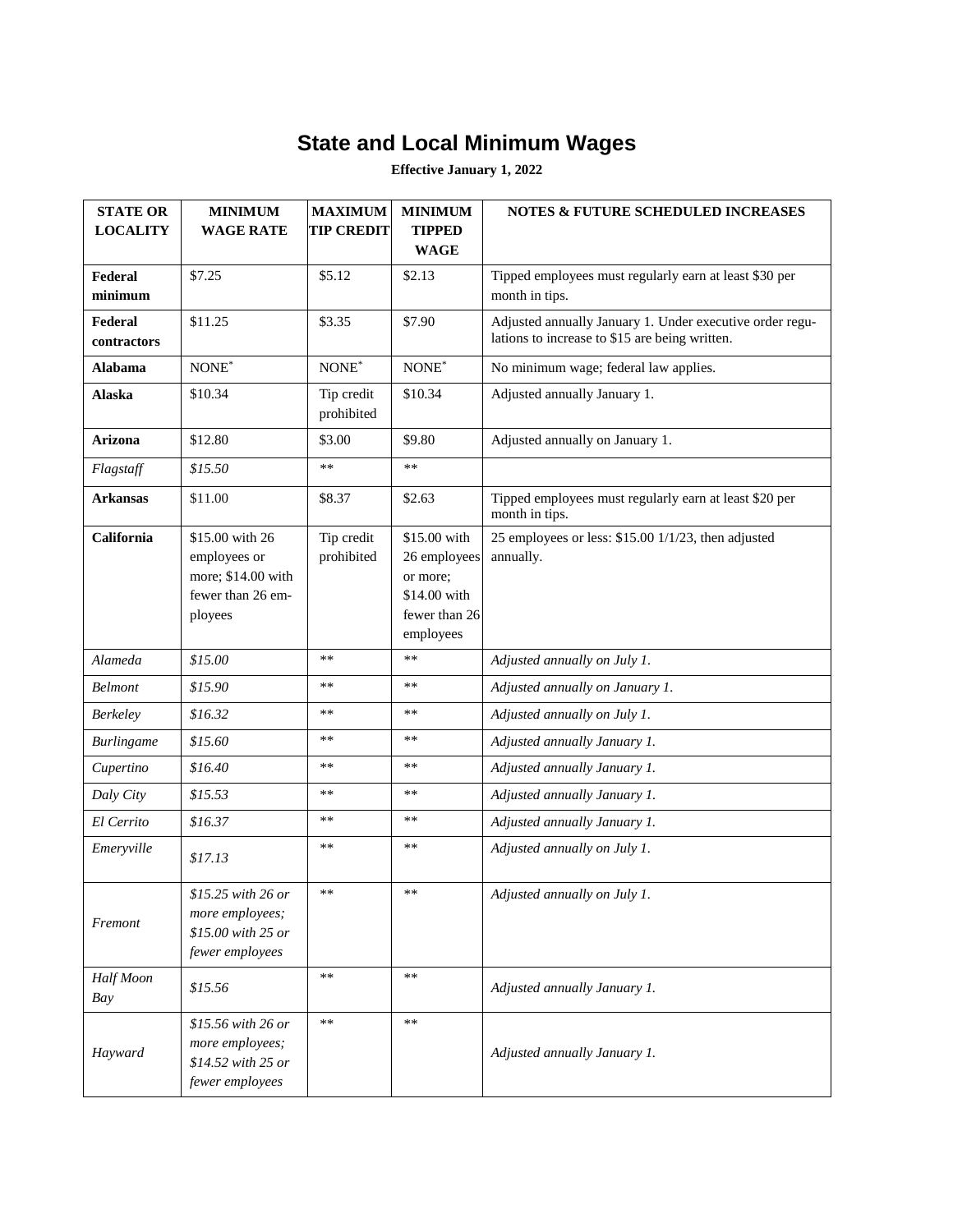| <b>STATE OR</b><br><b>LOCALITY</b> | <b>MINIMUM</b><br><b>WAGE RATE</b>                                                                                                                             | <b>MAXIMUM</b><br><b>TIP CREDIT</b> | <b>MINIMUM</b><br><b>TIPPED</b><br><b>WAGE</b> | <b>NOTES &amp; FUTURE SCHEDULED INCREASES</b> |
|------------------------------------|----------------------------------------------------------------------------------------------------------------------------------------------------------------|-------------------------------------|------------------------------------------------|-----------------------------------------------|
| Long Beach                         | \$15.00 with 26<br>employees or<br>more; \$14.00 with<br>fewer than 26<br>employees \$15.69<br>for hotel workers;<br>\$15.32 for<br>concessionaires            | $*\ast$                             | $\ast\ast$                                     |                                               |
| Los Altos                          | \$16.40                                                                                                                                                        | **                                  | $\ast\ast$                                     | Adjusted annually January 1.                  |
| Los Angeles<br>City and<br>County  | \$15.00; \$17.64 for<br>hotel workers                                                                                                                          | **                                  | $**$                                           | Adjusted annually on July 1.                  |
| Malibu                             | \$15.00                                                                                                                                                        | $\ast\ast$                          | $\ast\ast$                                     | Adjusted annually on July 1.                  |
| Menlo Park                         | \$15.25                                                                                                                                                        | **                                  | $**$                                           | Adjusted annually January 1.                  |
| Milpitas                           | \$15.65                                                                                                                                                        |                                     |                                                | Adjusted annually July 1.                     |
| Mountain<br>View                   | \$17.10                                                                                                                                                        | **                                  | $\ast\ast$                                     | Adjusted annually January 1.                  |
| <b>Novato</b>                      | $$15.77$ for<br>businesses with<br>100 or more<br>employees; \$15.53<br>for businesses with<br>26 to 99<br>employees; \$15.00<br>with 25 or fewer<br>employees | **                                  | $**$                                           |                                               |
| Oakland                            | \$15.06                                                                                                                                                        | $**$                                | $\ast\ast$                                     | Adjusted annually January 1.                  |
| Palo Alto                          | \$16.45                                                                                                                                                        | **                                  | $**$                                           | Adjusted annually January 1.                  |
| Pasadena                           | \$15.00                                                                                                                                                        | **                                  | $**$                                           | Adjusted annually on July 1.                  |
| Petaluma                           | \$15.85                                                                                                                                                        | **                                  | **                                             | Adjusted annually January 1.                  |
| Redwood City                       | \$16.20                                                                                                                                                        | **                                  | $\ast\ast$                                     | Adjusted annually January 1.                  |
| Richmond                           | \$15.54                                                                                                                                                        | **                                  | $**$                                           | Adjusted annually January 1.                  |
| San Carlos                         | \$15.77                                                                                                                                                        | **                                  | $\ast\ast$                                     | Adjusted annually January 1.                  |
| San Diego                          | \$15.00                                                                                                                                                        | **                                  | $**$                                           | Adjusted annually January 1.                  |
| San<br>Francisco                   | \$16.32                                                                                                                                                        | **                                  | $**$                                           | Adjusted annually July 1.                     |
| San Jose                           | \$16.20                                                                                                                                                        | **                                  | $**$                                           | Adjusted annually January 1.                  |
| San Leandro                        | \$15.00                                                                                                                                                        | $\ast\ast$                          | $**$                                           | Adjusted annually on July 1.                  |
| San Mateo                          | \$16.20                                                                                                                                                        | **                                  | $\ast\ast$                                     | Adjusted annually January 1.                  |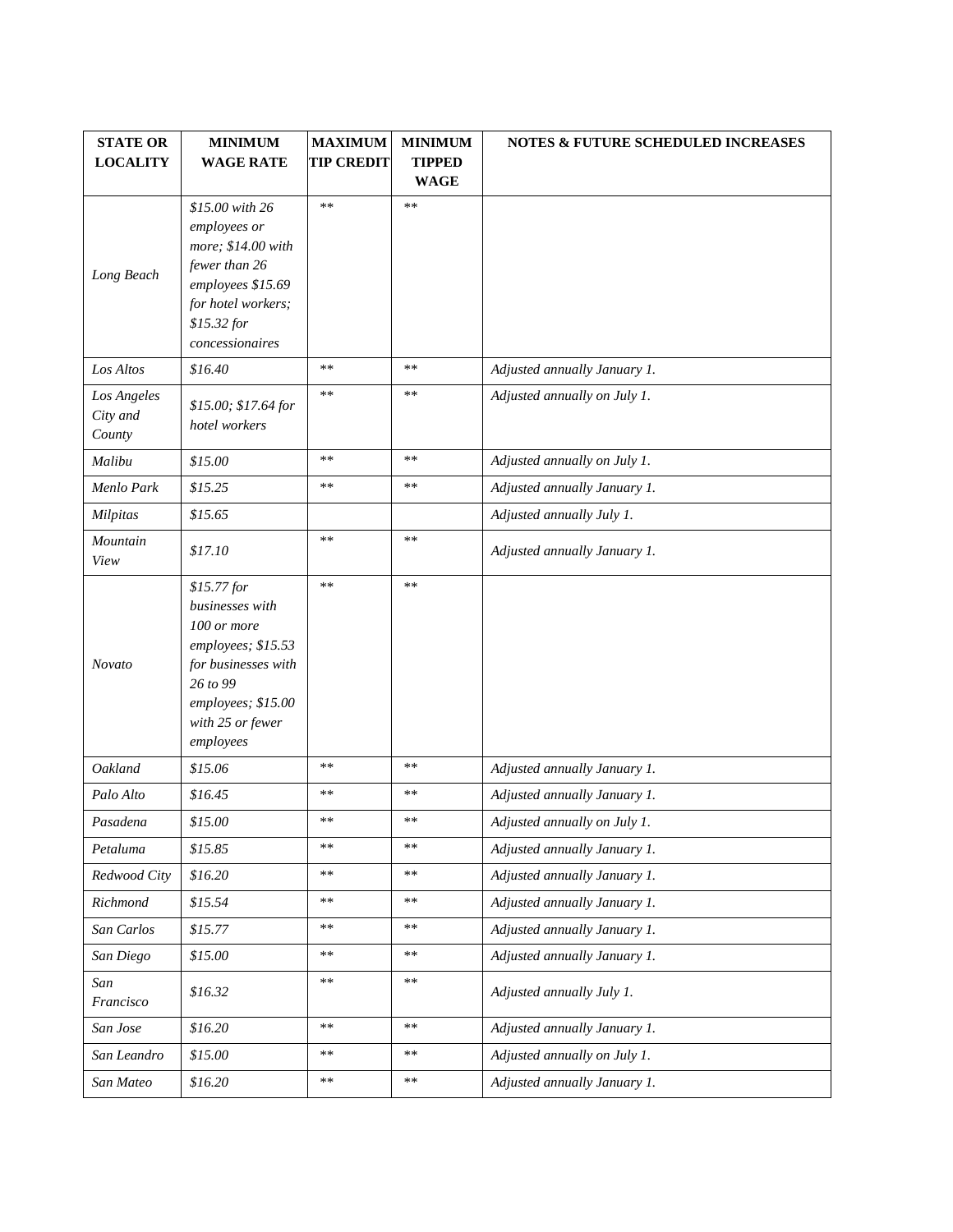| <b>STATE OR</b><br><b>LOCALITY</b> | <b>MINIMUM</b><br><b>WAGE RATE</b>                                                                                    | <b>MAXIMUM</b><br><b>TIP CREDIT</b>                                                   | <b>MINIMUM</b><br><b>TIPPED</b><br><b>WAGE</b>                             | <b>NOTES &amp; FUTURE SCHEDULED INCREASES</b>                                                                                                                                                                                                                                                                  |
|------------------------------------|-----------------------------------------------------------------------------------------------------------------------|---------------------------------------------------------------------------------------|----------------------------------------------------------------------------|----------------------------------------------------------------------------------------------------------------------------------------------------------------------------------------------------------------------------------------------------------------------------------------------------------------|
| Santa Clara                        | \$16.40                                                                                                               | $**$                                                                                  | $**$                                                                       | Adjusted annually January 1.                                                                                                                                                                                                                                                                                   |
| Santa Monica                       | \$15.00; \$17.64 for<br>hotel workers                                                                                 | **                                                                                    | $**$                                                                       | Adjusted annually July 1.                                                                                                                                                                                                                                                                                      |
| Santa Rosa                         | \$15.85                                                                                                               | $**$                                                                                  | $\ast\ast$                                                                 | Adjusted annually January 1.                                                                                                                                                                                                                                                                                   |
| Sonoma                             | \$16.00 for<br>businesses with 26<br>or more<br>employees; \$15.00<br>for businesses with<br>25 or fewer<br>employees | $**$                                                                                  | $\ast\ast$                                                                 | For businesses with 26 or more employees:<br>\$17.00 1/1/23. For businesses with 25 or fewer<br>employees: \$16.00 1/1/23. Adjusted annually January 1.                                                                                                                                                        |
| South San<br>Francisco             | \$15.55                                                                                                               | $**$                                                                                  | $**$                                                                       | Adjusted annually January 1.                                                                                                                                                                                                                                                                                   |
| Sunnyvale                          | \$17.10                                                                                                               | $\ast\ast$                                                                            | $\ast\ast$                                                                 | Adjusted annually January 1.                                                                                                                                                                                                                                                                                   |
| Colorado                           | \$12.56                                                                                                               | \$3.02                                                                                | \$9.54                                                                     | Adjusted annually on January 1. Tipped employee must<br>regularly earn at least \$30 per month in tips.                                                                                                                                                                                                        |
| Denver                             | \$15.87                                                                                                               | $\ast\ast$                                                                            | $\ast\ast$                                                                 | Adjusted annually January 1.                                                                                                                                                                                                                                                                                   |
| Connecticut                        | \$13.00                                                                                                               | 36.8 percent<br>for hotels<br>and restau-<br>rants; 18.5<br>percent for<br>bartenders | \$6.38 for ho-<br>tels and res-<br>taurants;<br>\$8.23 for bar-<br>tenders | Increasing to \$14.00 7/1/22; \$15.00 6/1/23, then adjusted<br>annually on January 1. For hotels and restaurants, full-time<br>tipped employees must earn at least \$10 weekly in tips;<br>part-time employees must earn at least \$2 daily in tips. Tip<br>credit may not be used for pizza delivery drivers. |
| <b>Delaware</b>                    | \$10.50                                                                                                               | \$8.27                                                                                | \$2.23                                                                     | Increasing to \$11.751/1/23; \$13.25 1/1/24; \$15.00 1/1/25.<br>Tipped employee must regularly earn at least \$30 per<br>month in tips.                                                                                                                                                                        |
| New Castle<br>County               | \$10.10                                                                                                               | $\ast\ast$                                                                            | $**$                                                                       |                                                                                                                                                                                                                                                                                                                |
| D.C.                               | \$15.20                                                                                                               | \$10.15                                                                               | \$5.05                                                                     | Adjusted annually on July 1.                                                                                                                                                                                                                                                                                   |
| Florida                            | \$10.00                                                                                                               | \$4.37                                                                                | \$5.63                                                                     | Increasing to: \$11.00 9/30/22; \$12.00 9/30/23; \$13.00<br>9/30/24; \$14.00 9/30/25; \$15.00 9/30/26.                                                                                                                                                                                                         |
| Georgia                            | \$5.15                                                                                                                | Federal law<br>applies                                                                | Federal law<br>applies                                                     |                                                                                                                                                                                                                                                                                                                |
| Hawaii                             | \$10.10                                                                                                               | \$.75                                                                                 | \$9.35                                                                     | Employees must regularly earn at least \$20 per month in<br>tips; combined wage must be at least \$7.00 more than the<br>applicable minimum wage.                                                                                                                                                              |
| Idaho                              | \$7.25                                                                                                                | \$3.90                                                                                | \$3.35                                                                     | Employees must regularly earn at least \$30 per month in<br>tips.                                                                                                                                                                                                                                              |
| <b>Illinois</b>                    | \$12.00                                                                                                               | 40 percent                                                                            | \$7.20                                                                     | Employees must regularly earn at least \$20 per month in<br>tips.                                                                                                                                                                                                                                              |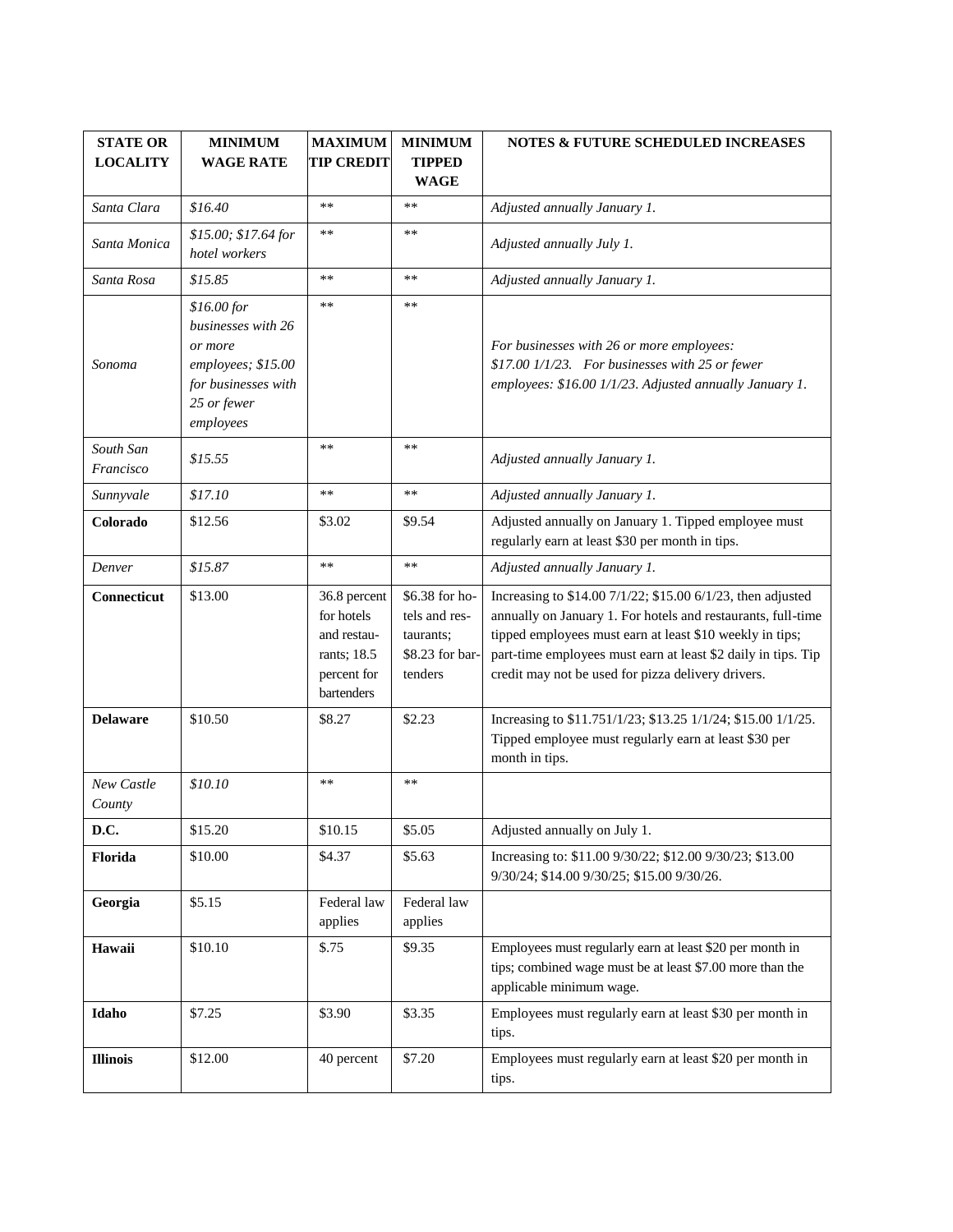| <b>STATE OR</b>              | <b>MINIMUM</b>                                                                                                                                                                                 | <b>MAXIMUM</b>         | <b>MINIMUM</b>               | <b>NOTES &amp; FUTURE SCHEDULED INCREASES</b>                                                                                                                                                                                                                                                                                          |
|------------------------------|------------------------------------------------------------------------------------------------------------------------------------------------------------------------------------------------|------------------------|------------------------------|----------------------------------------------------------------------------------------------------------------------------------------------------------------------------------------------------------------------------------------------------------------------------------------------------------------------------------------|
| <b>LOCALITY</b>              | <b>WAGE RATE</b>                                                                                                                                                                               | <b>TIP CREDIT</b>      | <b>TIPPED</b><br><b>WAGE</b> |                                                                                                                                                                                                                                                                                                                                        |
| Chicago                      | \$15.00 for large<br>employers with 21<br>or more employ-<br>ees; \$14.00 for<br>small employers<br>with $4$ to $20$ em-<br>ployees                                                            | $\ast\ast$             | $\ast\ast$                   | Adjusted annually July 1.                                                                                                                                                                                                                                                                                                              |
| Cook County                  | \$13.00                                                                                                                                                                                        | $\ast\ast$             | $\ast\ast$                   | Adjusted annually July 1.                                                                                                                                                                                                                                                                                                              |
| Indiana                      | \$7.25                                                                                                                                                                                         | \$5.12                 | \$2.13                       | Employees must regularly earn at least \$30 per month in<br>tips.                                                                                                                                                                                                                                                                      |
| Iowa                         | \$7.25                                                                                                                                                                                         | \$2.90                 | \$4.35                       | Employees must regularly earn at least \$30 per month in<br>tips.                                                                                                                                                                                                                                                                      |
| <b>Kansas</b>                | \$7.25                                                                                                                                                                                         | \$5.12                 | \$2.13                       | Employees must regularly earn at least \$20 per month in<br>tips.                                                                                                                                                                                                                                                                      |
| Kentucky                     | \$7.25                                                                                                                                                                                         | Federal law<br>applies | Federal law<br>applies       | Employees must regularly earn at least \$30 per month in<br>tips.                                                                                                                                                                                                                                                                      |
| Louisiana                    | NONE*                                                                                                                                                                                          | NONE*                  | NONE*                        | No minimum wage; federal law applies.                                                                                                                                                                                                                                                                                                  |
| <b>Maine</b>                 | \$12.75                                                                                                                                                                                        | \$6.38                 | \$6.38                       | Adjusted annually on January 1. Employees must regu-<br>larly earn at least \$30 per month in tips.                                                                                                                                                                                                                                    |
| Bangor                       | \$9.75                                                                                                                                                                                         | **                     | $**$                         | The state minimum wage rates apply.                                                                                                                                                                                                                                                                                                    |
| Portland                     | \$13.00                                                                                                                                                                                        | $**$                   | $\ast\ast$                   |                                                                                                                                                                                                                                                                                                                                        |
| <b>Maryland</b>              | \$12.50 for busi-<br>nesses with 15 or<br>more employees;<br>\$12.20 for busi-<br>nesses with fewer<br>than 15 employees                                                                       | \$8.87                 | \$3.63                       | Increasing to: \$13.25 1/1/23; \$14.00 1/1/24; \$15.00 1/1/25<br>for businesses with 15 or more employees. Increasing to:<br>\$12.80 1/1/23; \$13.40 1/1/24; \$14.00 1/1/25; \$14.60<br>$1/1/26$ ; \$15.00 7/1/26 for businesses with fewer than 15<br>employees. Employees must regularly receive at least \$30<br>per month in tips. |
| Montgomery<br>County         | \$15.00 for<br>businesses with 51<br>or more<br>employees;<br>\$14.00 for<br>businesses with 11<br>to 50 employees;<br>\$13.50 for<br>businesses with 10<br>or fewer employees<br>$$11.75$ for | **<br>$\ast\ast$       | $**$<br>$\ast$               | Adjusted annually July 1.                                                                                                                                                                                                                                                                                                              |
| Prince<br>George's<br>County | businesses with 15<br>or more<br>employees; \$11.60<br>for businesses with<br>fewer than 15                                                                                                    |                        |                              | The state minimum wage rates apply.                                                                                                                                                                                                                                                                                                    |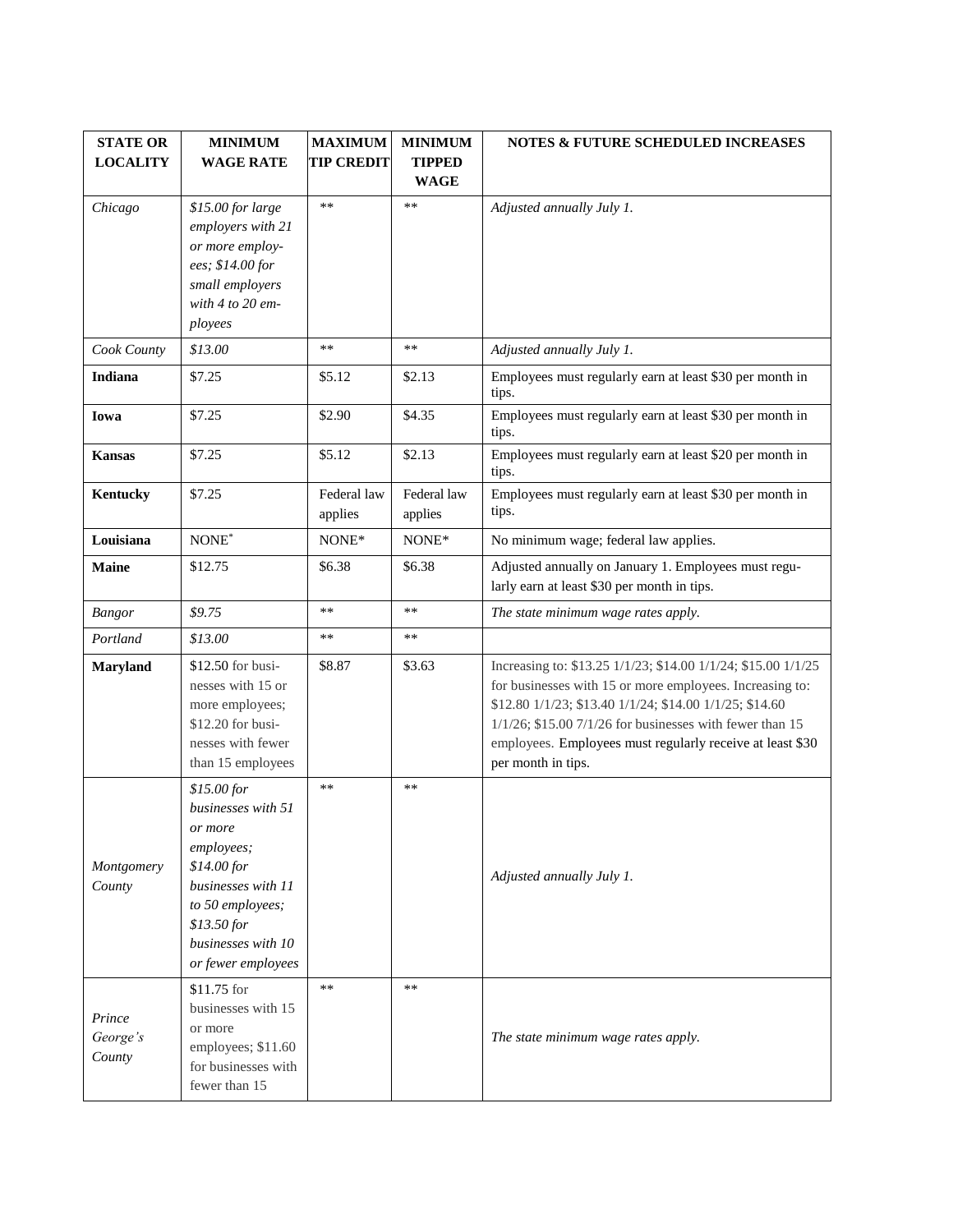| <b>STATE OR</b><br><b>LOCALITY</b> | <b>MINIMUM</b><br><b>WAGE RATE</b>                                                                                                                                                             | <b>MAXIMUM</b><br><b>TIP CREDIT</b> | <b>MINIMUM</b><br><b>TIPPED</b><br><b>WAGE</b> | <b>NOTES &amp; FUTURE SCHEDULED INCREASES</b>                                                                                                                                                                                                                                                                                                                                                                           |
|------------------------------------|------------------------------------------------------------------------------------------------------------------------------------------------------------------------------------------------|-------------------------------------|------------------------------------------------|-------------------------------------------------------------------------------------------------------------------------------------------------------------------------------------------------------------------------------------------------------------------------------------------------------------------------------------------------------------------------------------------------------------------------|
|                                    | employees                                                                                                                                                                                      |                                     |                                                |                                                                                                                                                                                                                                                                                                                                                                                                                         |
| Massachu-<br>setts                 | \$14.25                                                                                                                                                                                        | \$7.95                              | \$6.15                                         | Increasing to: \$15.00 1/1/23. Employees must receive at<br>least \$20 per month in tips.                                                                                                                                                                                                                                                                                                                               |
| Michigan                           | \$9.65                                                                                                                                                                                         | \$5.98                              | \$3.67                                         | Adjusted annually on January 1.                                                                                                                                                                                                                                                                                                                                                                                         |
| Ypsilanti                          | \$10.10                                                                                                                                                                                        | **                                  | $\ast\ast$                                     |                                                                                                                                                                                                                                                                                                                                                                                                                         |
| <b>Minnesota</b>                   | \$10.33 large em-<br>ployers (annual<br>gross revenue<br>\$500,000 or more);<br>\$8.42 small em-<br>ployers (annual<br>gross revenue less<br>than \$500,000)                                   | Tip credit<br>prohibited            | \$10.33/\$8.42                                 | Adjusted annually on January 1.                                                                                                                                                                                                                                                                                                                                                                                         |
| Minneapolis                        | $$14.25$ for<br>businesses with<br>more than 100<br>employees;<br>\$12.50 for busi-<br>nesses with 100 or<br>fewer employees                                                                   | **                                  | $\ast\ast$                                     | Large businesses (101 or more employees):<br>\$15.00 7/1/22; \$15.00 indexed to inflation 1/1/23; \$15.00<br>indexed to inflation again on 7/1/24.<br>Small businesses (100 or fewer employees):<br>\$13.50 7/1/22; \$14.50 7/1/23; \$15.00 indexed to inflation<br>$7/1/24$ .                                                                                                                                          |
| St. Paul                           | $$12.50$ for large<br>employers of more<br>than 101<br>employees; \$11.00<br>for small<br>employers with 6<br>to 100 employees;<br>\$10.00 for micro<br>employers with 5<br>or fewer employees | **                                  | $**$                                           | Macro employers of more than 10,000 employees:<br>\$15.00 7/1/22<br>Large employers with 101 to 10,000 employees:<br>\$13.50 7/1/22; \$15.00 7/1/23<br>Small employers with 6 to 100 employees:<br>\$12.00 7/1/22; \$13.00 7/1/23; \$14.00 7/1/24; \$15.00<br>7/1/25<br>Micro employers with 5 or fewer employees:<br>\$10.75 7/1/22; \$11.50 7/1/23; \$12.25 7/1/24; \$13.25<br>7/1/25; \$14.25 7/1/26; \$15.25 7/1/27 |
| <b>Mississippi</b>                 | $\text{NONE}^*$                                                                                                                                                                                | NONE*                               | NONE*                                          | No minimum wage; federal law applies.                                                                                                                                                                                                                                                                                                                                                                                   |
| Missouri                           | \$11.15                                                                                                                                                                                        | 50 percent                          | \$5.575                                        | Increasing to: \$12.00 1/1/23. Adjusted annually on Janu-<br>ary 1.                                                                                                                                                                                                                                                                                                                                                     |
| Montana                            | \$9.20                                                                                                                                                                                         | Tip credit<br>prohibited            | \$9.20                                         | Adjusted annually on January 1.                                                                                                                                                                                                                                                                                                                                                                                         |
| Nebraska                           | \$9.00                                                                                                                                                                                         | \$6.87                              | \$2.13                                         |                                                                                                                                                                                                                                                                                                                                                                                                                         |
| <b>Nevada</b>                      | \$9.75 without<br>health benefits<br>\$8.75 with health<br>benefits                                                                                                                            | Tip credit<br>prohibited            | \$9.00/\$8.00                                  | Increasing to: \$10.50/\$9.50 7/1/22; \$11.25/\$10.25 7/1/23.                                                                                                                                                                                                                                                                                                                                                           |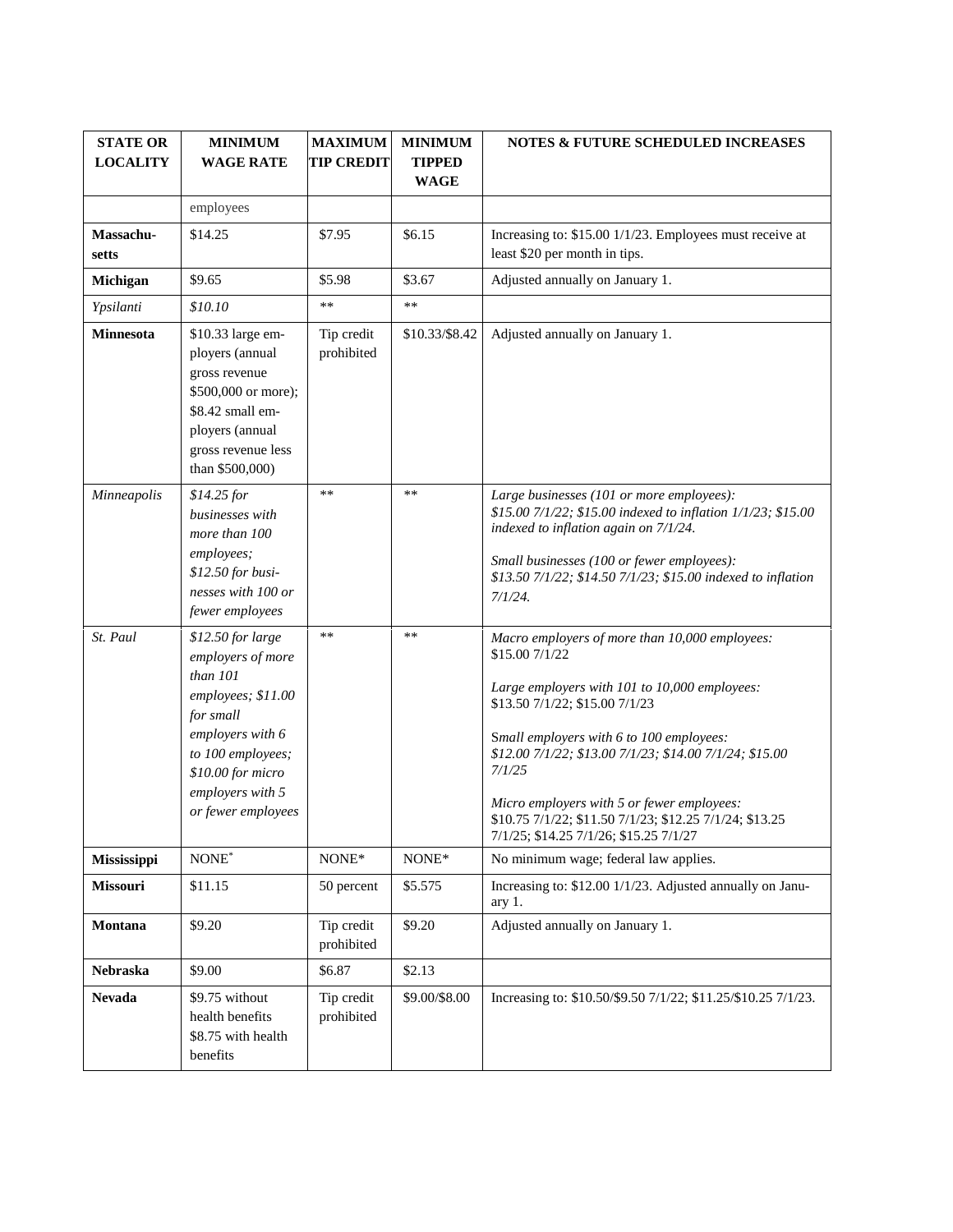| <b>STATE OR</b><br><b>LOCALITY</b>                                                     | <b>MINIMUM</b><br><b>WAGE RATE</b>                                                                                                                                                                 | <b>MAXIMUM</b><br><b>TIP CREDIT</b>                      | <b>MINIMUM</b><br><b>TIPPED</b> | NOTES & FUTURE SCHEDULED INCREASES                                                                                                                                                                               |
|----------------------------------------------------------------------------------------|----------------------------------------------------------------------------------------------------------------------------------------------------------------------------------------------------|----------------------------------------------------------|---------------------------------|------------------------------------------------------------------------------------------------------------------------------------------------------------------------------------------------------------------|
|                                                                                        |                                                                                                                                                                                                    |                                                          | <b>WAGE</b>                     |                                                                                                                                                                                                                  |
| New Hamp-<br>shire                                                                     | \$7.25                                                                                                                                                                                             | \$3.98                                                   | 45 percent                      | Employees must regularly earn at least \$30 per month in<br>tips.                                                                                                                                                |
| <b>New Jersey</b>                                                                      | \$13.00 for employ-<br>ers with more than<br>5 employees;<br>\$11.90 for sea-<br>sonal employers,<br>small employers<br>with 5 or fewer<br>workers, and<br>\$10.90 for agricul-<br>tural employers | \$7.87; \$6.77<br>for seasonal<br>and small<br>employers | \$5.13                          | Increasing to: \$14.00 1/1/23 for employers with more than<br>5 employees; \$12.70 1/1/23 for seasonal and small em-<br>ployers; \$11.70 1/1/23 for agricultural employers. Ad-<br>justed annually on January 1. |
| <b>New Mexico</b>                                                                      | \$11.50                                                                                                                                                                                            | \$8.70                                                   | \$2.80                          | Increasing to: \$12.00 1/1/23. Employees must regularly<br>earn at least \$30 per month in tips.                                                                                                                 |
| Albuquerque                                                                            | \$9.50 with<br>benefits; \$10.50<br>without benefits                                                                                                                                               | $**$                                                     | $**$                            | The state minimum wage rates apply.                                                                                                                                                                              |
| Bernalillo<br>County                                                                   | \$9.35                                                                                                                                                                                             | $\ast\ast$                                               | $\ast\ast$                      | The state minimum wage rates apply.                                                                                                                                                                              |
| Las Cruces                                                                             | \$10.50                                                                                                                                                                                            | **                                                       | **                              | The state minimum wage rates apply.                                                                                                                                                                              |
| Santa Fe                                                                               | \$12.32                                                                                                                                                                                            | **                                                       | $\ast\ast$                      | Adjusted annually in March.                                                                                                                                                                                      |
| Santa Fe<br>County                                                                     | \$12.32                                                                                                                                                                                            | **                                                       | **                              | Adjusted annually in March.                                                                                                                                                                                      |
| <b>New York</b>                                                                        |                                                                                                                                                                                                    |                                                          |                                 | See industry wage orders for additional requirements.                                                                                                                                                            |
| New York<br>City                                                                       | \$15.00                                                                                                                                                                                            | \$5.00                                                   | \$10.00                         |                                                                                                                                                                                                                  |
| Long Island<br>& Westches-<br>ter                                                      | \$15.00                                                                                                                                                                                            | \$5.00                                                   | \$10.00                         |                                                                                                                                                                                                                  |
| Remainder of<br>New York<br><b>State</b>                                               | \$13.20                                                                                                                                                                                            | \$4.15                                                   | \$8.35                          | Annual indexing to continue increasing up to \$15.00.                                                                                                                                                            |
| Fast food<br>employees in<br>New York<br>City (in fast<br>food<br>establish-<br>ments) | \$15.00                                                                                                                                                                                            | $*\ast$                                                  | $**$                            |                                                                                                                                                                                                                  |
| Fast food<br>employees<br>outside of                                                   | \$15.00                                                                                                                                                                                            | $\ast\ast$                                               | $\ast\ast$                      |                                                                                                                                                                                                                  |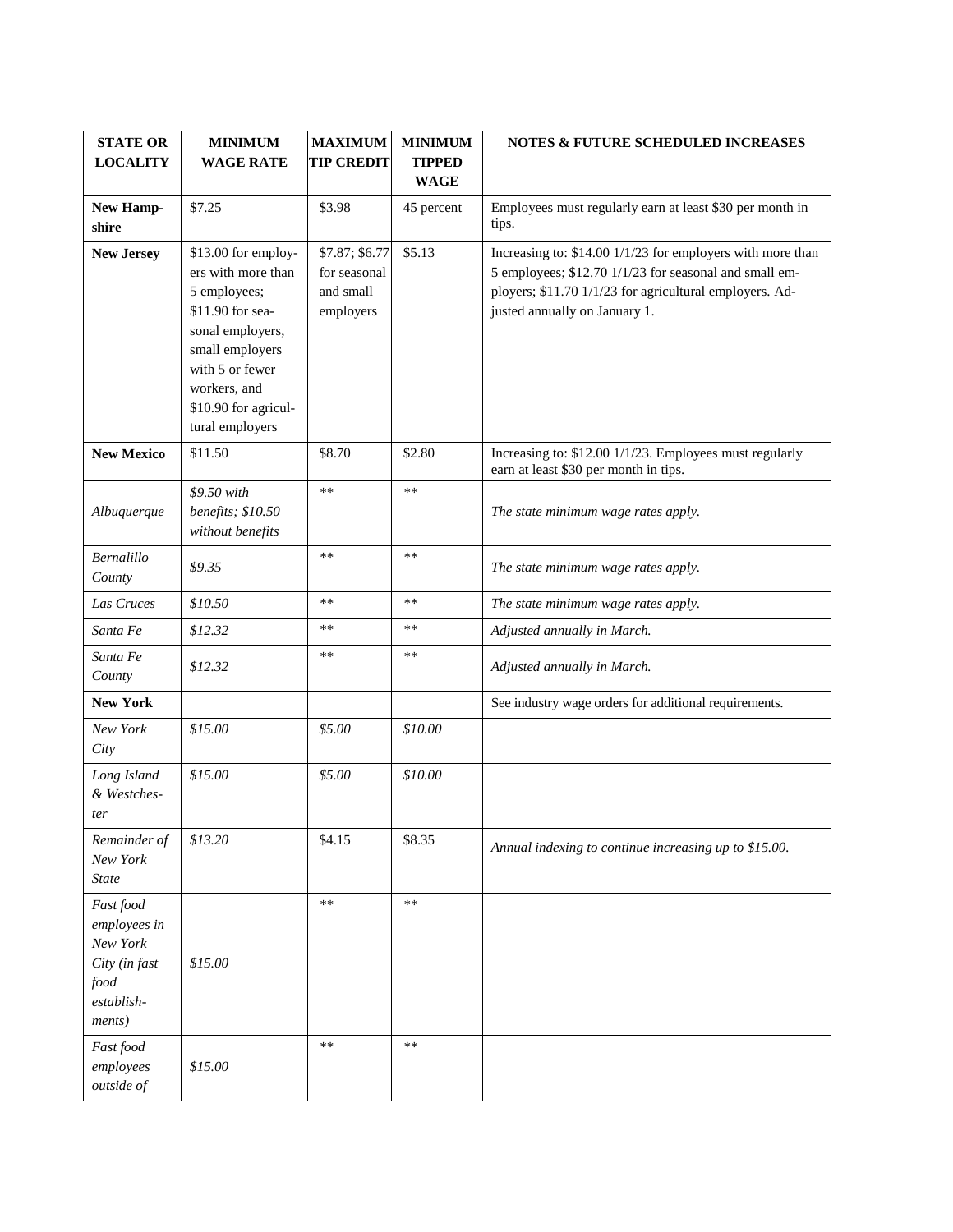| <b>STATE OR</b><br><b>LOCALITY</b>                        | <b>MINIMUM</b><br><b>WAGE RATE</b>                                                                    | <b>MAXIMUM</b><br><b>TIP CREDIT</b> | <b>MINIMUM</b><br><b>TIPPED</b><br><b>WAGE</b>                                                    | <b>NOTES &amp; FUTURE SCHEDULED INCREASES</b>                                                                                                                                                                                                                                                                                                                                                                                                                                                                                                                                                                                                                                                                                                                                                                                                                                                       |
|-----------------------------------------------------------|-------------------------------------------------------------------------------------------------------|-------------------------------------|---------------------------------------------------------------------------------------------------|-----------------------------------------------------------------------------------------------------------------------------------------------------------------------------------------------------------------------------------------------------------------------------------------------------------------------------------------------------------------------------------------------------------------------------------------------------------------------------------------------------------------------------------------------------------------------------------------------------------------------------------------------------------------------------------------------------------------------------------------------------------------------------------------------------------------------------------------------------------------------------------------------------|
| New York<br>City (in fast<br>food<br>establish-<br>ments) |                                                                                                       |                                     |                                                                                                   |                                                                                                                                                                                                                                                                                                                                                                                                                                                                                                                                                                                                                                                                                                                                                                                                                                                                                                     |
| <b>North</b><br>Carolina                                  | \$7.25                                                                                                | \$5.12                              | \$2.13 (tied to<br>federal mini-<br>mum)                                                          | Employees must regularly earn at least \$20 per month in<br>tips.                                                                                                                                                                                                                                                                                                                                                                                                                                                                                                                                                                                                                                                                                                                                                                                                                                   |
| <b>North</b><br><b>Dakota</b>                             | \$7.25                                                                                                | 33 percent                          | \$4.86                                                                                            | Employees must regularly earn at least \$30 per month in<br>tips.                                                                                                                                                                                                                                                                                                                                                                                                                                                                                                                                                                                                                                                                                                                                                                                                                                   |
| Ohio                                                      | \$9.30 (gross re-<br>ceipts of \$342,000<br>or more); \$7.25<br>(gross receipts un-<br>der \$342,000) | \$4.65                              | \$4.65                                                                                            | Adjusted annually on January 1. Tipped employees must<br>regularly earn at least \$30 per month in tips.                                                                                                                                                                                                                                                                                                                                                                                                                                                                                                                                                                                                                                                                                                                                                                                            |
| Oklahoma                                                  | \$7.25                                                                                                | 50 percent                          | \$3.63                                                                                            |                                                                                                                                                                                                                                                                                                                                                                                                                                                                                                                                                                                                                                                                                                                                                                                                                                                                                                     |
| Oregon                                                    | Portland metro<br>area \$14.00;<br>Urban counties<br>\$12.75; Rural<br>counties \$12.00               | Tip credit<br>prohibited            | Portland<br>metro area<br>\$14.00;<br>Urban coun-<br>ties \$12.75;<br>Rural coun-<br>ties \$12.00 | An employer's location affects minimum wage rate.<br>Within Portland's urban growth boundary (metro area)<br>(including portions of Clackamas, Multnomah, and<br>Washington counties):<br>\$14.75 7/1/22<br>Areas not in Portland's urban growth boundary or one of<br>the listed nonurban counties (urban counties) (Benton,<br>Clackamas, Clatsop, Columbia, Deschutes, Hood River,<br>Jackson, Josephine, Lane, Lincoln, Linn, Marion,<br>Multnomah, Polk, Tillamook, Wasco, Washington,<br>Yamhill counties):<br>\$13.50 7/1/22<br>The nonurban counties (rural counties) (Baker, Coos,<br>Crook, Curry, Douglas, Gilliam, Grant, Harney,<br>Jefferson, Klamath, Lake, Malheur, Morrow, Sherman,<br>Umatilla, Union, Wallowa, Wheeler counties):<br>\$12.50 7/1/22<br>Between 2016 and 2023, the annual cost-of-living increase<br>will be on hold statewide but will -resume in 2023. The non- |
|                                                           |                                                                                                       |                                     |                                                                                                   | Portland/non-nonurban area will set the baseline. The<br>Portland area must remain at least \$1.25 above the baseline,<br>and nonurban counties can be up to \$1 below the baseline.                                                                                                                                                                                                                                                                                                                                                                                                                                                                                                                                                                                                                                                                                                                |
| Pennsylvania                                              | \$7.25                                                                                                | \$4.42                              | \$2.83                                                                                            | Employees must regularly earn at least \$30 per month in<br>tips.                                                                                                                                                                                                                                                                                                                                                                                                                                                                                                                                                                                                                                                                                                                                                                                                                                   |
| <b>Rhode</b><br><b>Island</b>                             | \$12.25                                                                                               | \$8.36                              | \$3.89                                                                                            | Increasing to: \$13.00 1/1/23; \$14.00 1/1/24; \$15.00<br>$1/1/25$ .                                                                                                                                                                                                                                                                                                                                                                                                                                                                                                                                                                                                                                                                                                                                                                                                                                |
| South                                                     | NONE*                                                                                                 | NONE*                               | NONE*                                                                                             | No minimum wage; federal law applies.                                                                                                                                                                                                                                                                                                                                                                                                                                                                                                                                                                                                                                                                                                                                                                                                                                                               |